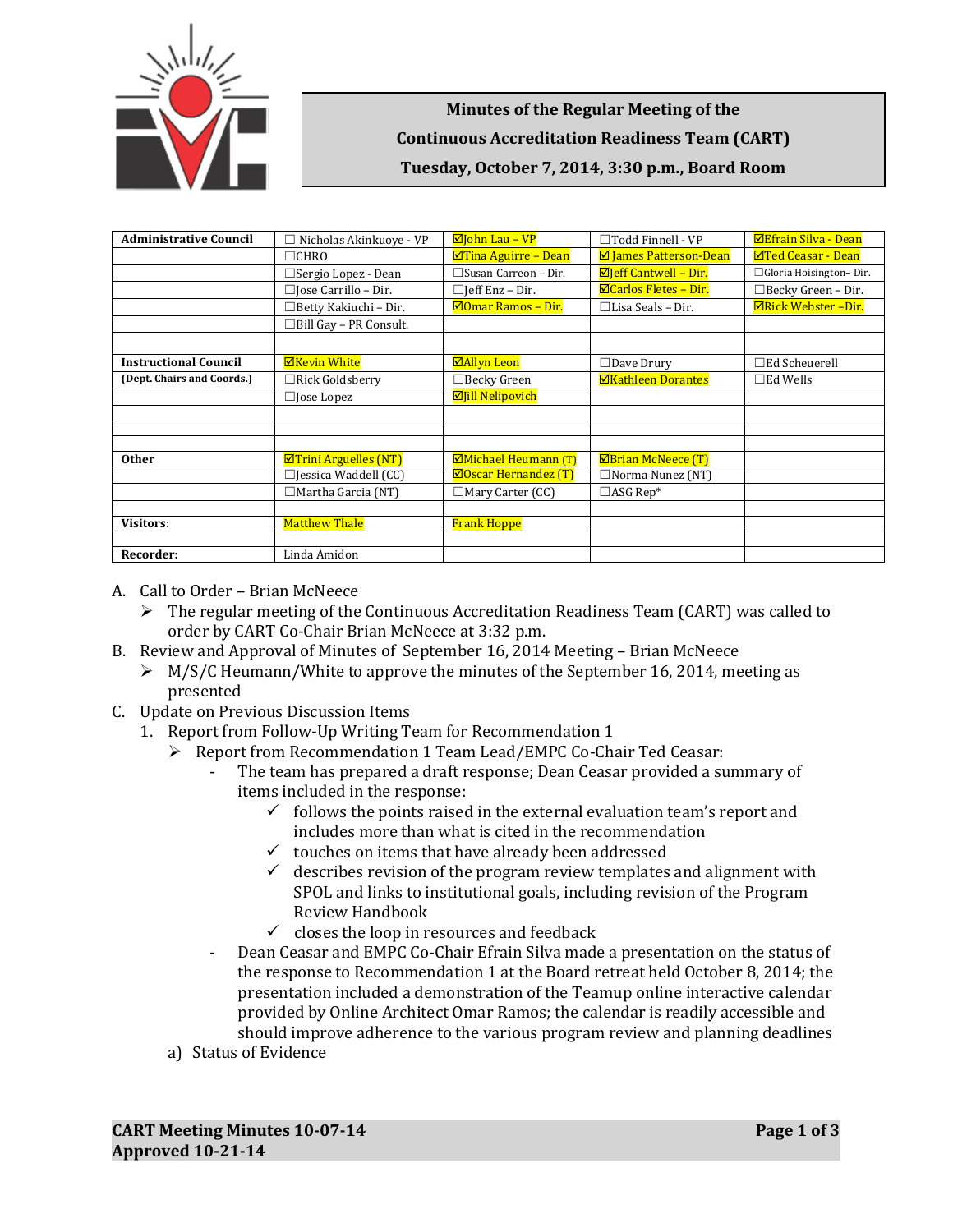- The team has developed a list of evidence which includes meeting minutes of EMPC, College Council, and the Academic Senate, and committee self-evaluations among other items; the team now needs to cite the evidence in the response
- 2. Report from Follow-Up Writing Team for Recommendation 8
	- $\triangleright$  Report from Recommendation 8 Team Lead and CBO John Lau:
		- The latest draft response has been submitted to the reviewers and editors; a meeting to further review the response is scheduled for this Friday October 10
		- The budget element of the response is solid
		- Categorical program costs is a primary issue; a presentation regarding the child care center will be made to the Board on October 15, 2014
		- OPEB will be solidly addressed soon; it is very doable and includes using a bond in 2018 with funds that go into a restricted fund; the college has contracted with a financial advisor to assist with this endeavor (Academic Senate President Michael Heumann noted that the Board seemed reluctant on the bond proposal)
		- a workshop will take place in November to address OPEB, management, and unmet needs
	- a) Status of Evidence
		- The team is currently looking at evidence
		- It was suggested that more tables and charts, and other documentation be included to show the college is moving forward
- 3. Review Timelines
	- $\triangleright$  The committee reviewed key dates:
		- **October 10** Load program reviews into SPOL
		- **October 23**  Instructional Council will prioritize instructional faculty positions (the Staffing Committee must be reminded to review the prioritization lists)
		- October submit 2013-2014 Report of Institutional Effectiveness to Academic Senate and College Council as an information item (the Board approved the report on August 20, 2014; it was recommended that the 2014-2015 report be circulated in spring 2015)
		- **By December 17** Submit the final Follow-Up Report to the Board
			- $\checkmark$  Academic Senate will need one meeting to review the report and a second to approve it; College Council will also need to schedule a special meeting in December to review the report
			- $\checkmark$  Faculty has a mandatory service day on January 5, 2015; it was suggested that meetings to approve the Follow-Up Report could be held at that time if necessary
	- $\triangleright$  Director of Fiscal Services Carlos Fletes noted a discrepancy in the timeline: The 2016-2017 and 2017-2018 budget projections are not in SPOL
- 4. Create crosswalk of Old to New Standards
	- $\triangleright$  A cross-walk is available on the ACCJC website; Michael Heumann will forward the cross-walk to CART Co-Chairs McNeece and Aguirre
- D. New Discussion
	- 1. Randomization Process for Student Survey
		- $\triangleright$  The survey is complete and ready to be launched; Director of Institutional Research Jose Carrillo will devise a methodology to pull students from day, afternoon, and night classes to complete the survey. We are waiting for an upgrade of Survey Monkey account to use the "award" feature to get more participation.
	- 2. Actionable Achievement Plans: Document for stipulating roles and process for updating of IVC website
		- $\triangleright$  Issues with the IVC website were noted:
			- A lot of the information posted is obsolete